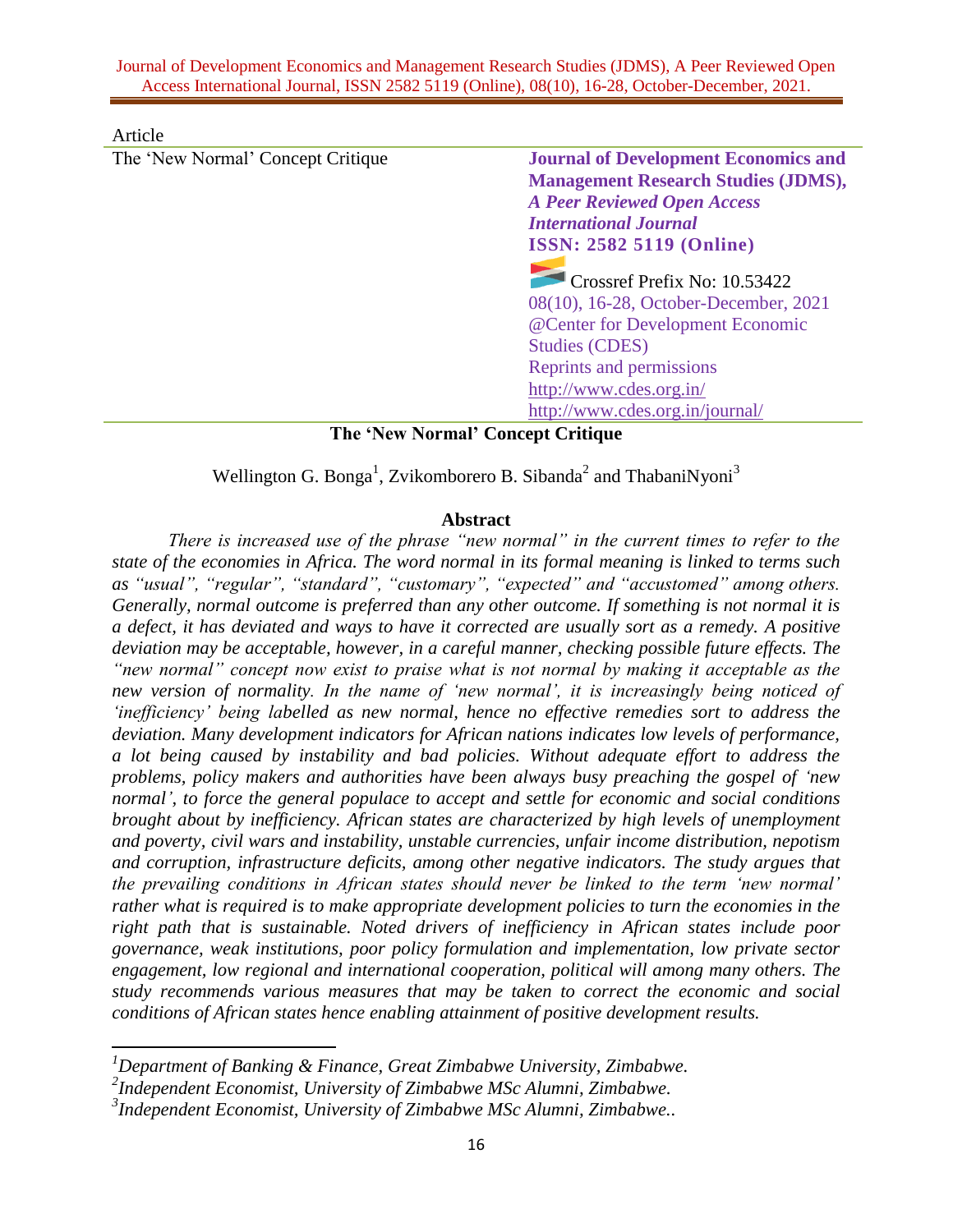**Keywords:***Africa,Corruption, Corruption Networks, Economic Crisis, Income Distribution, New Normal, Politics* **JEL Codes:***D78, E02, E24, E25, E61, F15, F21, F54, I31, J47, O11, O19, O43, O55, P51*

# **I. INTRODUCTION**

Economies in the world partake development policies periodically to ensure that they operate efficiently and progressively. Usually a steady development path is the aim of every nation. Any deviations from the steady state path should be corrected through appropriate policies. Favorable policies are those that ensures macroeconomic stability and growth. However, to attain favorable macroeconomic stability and growth comes at a cost. Also good policy making and adequate resources to support policies matter for success. In real life, economies undergo policy making, but however, many factors contribute to the success and failure being registered in different economies. Factors, including policy support, policy reversal, policy timing, and policy lags have been found to determine results. Strength of institutions in any country determine the quality of development policies for the country. Democratic states have proved over the years to be more successful. Countries that have undergone political reforms also have registered better policies for success while politically unstable nations lag behind in formulating balanced policies.

There is no exact state of the economy which may be pegged as the normal. However, there are certain standards that are deemed acceptable to the society. A country with stable prices, stable currencies, fair income distribution, low levels of poverty, no social conflicts, low unemployment rates, real economic growth among other social and macroeconomic objectives is deemed normal. Small deviations from the steady state path may be acceptable. However, large deviations from the expected state becomes unfavourable, and attracts correction to be made in the right time. Deviations from the acceptable state may be caused by a lot of factors, including natural disasters, poor policy making, policy implementation and policy timing. Neopatrimonial states usually are associated with large deviations from the expected development standards. Neopatrimonial states are characterized by high unemployment rates, high levels of corruption and nepotism, unfair income distribution, unstable currencies, civil wars, poor international relationships, political instability, weak institutions and high poverty levels, as some few examples. Many African states possess such characteristics, they belong to neopatrimonial ideology.States in Africa have registered insignificant prosperity in the post-colonisation era (Bonga, 2021). African states are weak. Weak states are unable or unwilling to provide essentialpublic services, which include fostering equitable andsustainable economic growth, governing legitimately,ensuring physical security, and delivering basic services (Rice and Patrick, 2008).

In a way not to acknowledge failure, the "new normal" concept has been seen to be used to justify improper states' macroeconomic and socio-economic status. The gospel of normality is heavily preached to the citizens to accept the shanty status. The unfavorable conditions are caused to be deemed normal, and life goes on without correction. Citizens are encouraged, by authorities of neopatrimonial states to cope with the prevailing harsh conditions. Borrowing from Asonye (2020), allowing citizens to cope means not normalizing the situation and but just quickly moving forward, without giving the time to truly process the murky.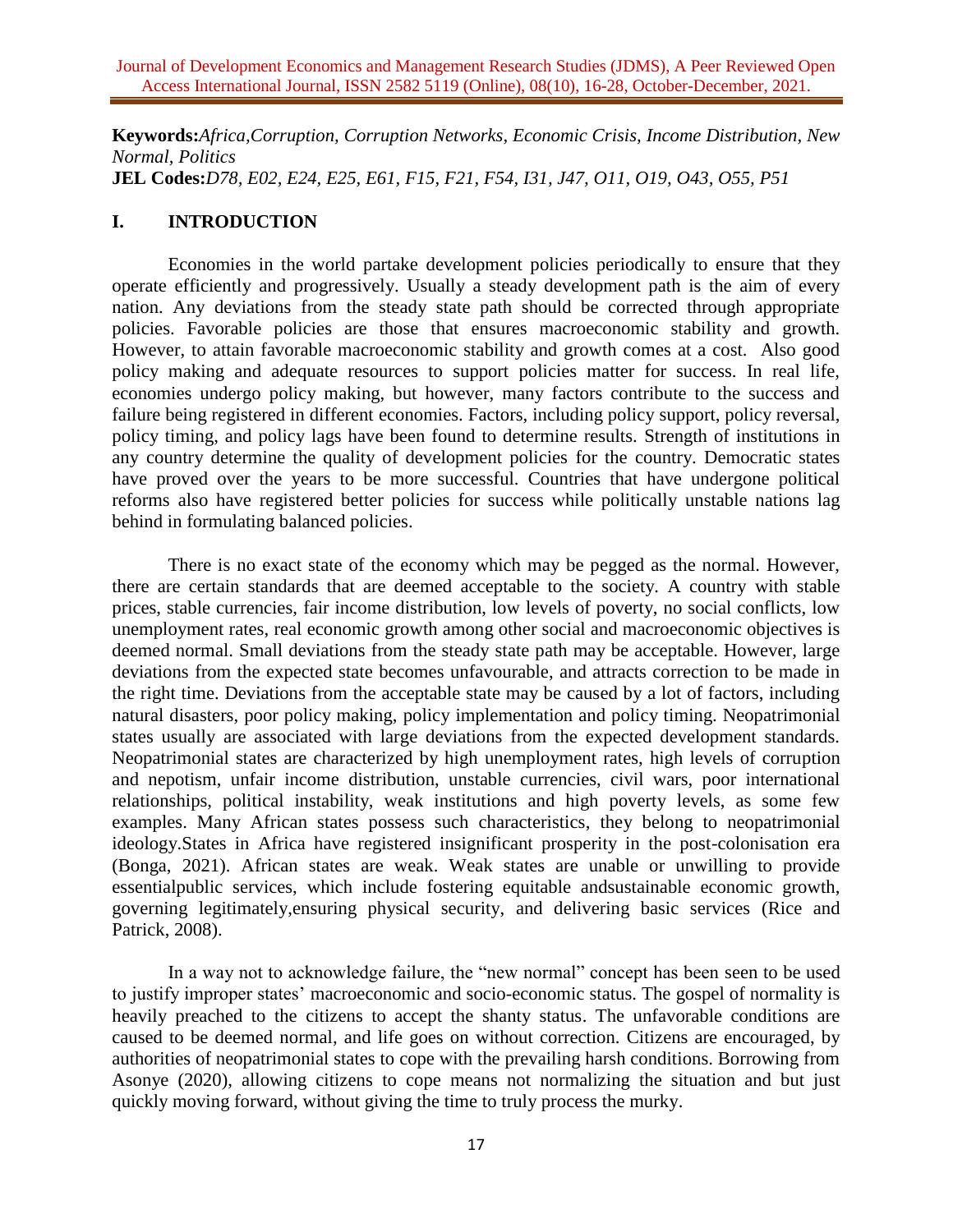## **II. NEW NORMAL EXPLANATION**

A new normal is a state to which an economy, society, etc. settles following a crisis, when this differs from the situation that prevailed prior to the start of the crisis. In world history, the term has been employed in relation to World War I, financial crisis of 2007-2008, September 11 attacks, the aftermath of the 2008–2012 global recession, the COVID-19 pandemic and other events.The events that have defined the new normal, when observed correctly, have heavy effects on many economies to the extent that the affected nations were not in a position to avoid the events. The events were determined outside the acts of the states.Levenson (2010) indicated that, it takes time for business and society to settle into a new normal following a large-scale economic disruption. In most cases, after heavy events like historic recession, there will be no return to the "old normal", hence, governments must act to create a new economy.

New normal should come as a result of development not inefficiency. As supported by Hu (2015), China entered the so-called 'new normal' development era, after more than three decades of high-speed development with an average GDP growth rate ofnearly 10%. Green and Stern (2015) confirmed the move by indicating thatChina has grown rapidly for more than three decadesby following a strategy of high investment, strong export orientation and energyintensivemanufacturing.Huang, Li and Wei (2019) indicated that 'new normal' is used to demarcate a distinctively new era ofeconomic development in China for the time being and also the ideal state that the Chineseeconomy should be developed.With the 'new normal' concept it means that China is moving to a new model with a better quality of economicgrowth, by combining structural improvements and policy instruments towards energyuse, environment and economic development (Wang, 2015).

In regaining normality after heavy recessions countrieswith strong social protection systems and basic services suffer the least and recover the fastest.The new normal that is brought about by inefficiency and corruption will put a greater strain on the citizens including their future welfare.Corruption derails success and development, and its costs are borne by thecitizens (Bonga, 2021a). People may have to live in the wrongly proclaimed "new normal" for a very long time yet remedies of inefficiency should be devised. An imposed "new normal' has greater effects on the general populace bboth in the current time and the future. The 'new normal' framing deterthe capabilityof economic healing.Asonye (2020) indicated that 'new normal' ideology constrains the ability to think expansively about fundamentally transforming the society. The framing only illusions a world that only functions for the select.

## **III. MACROECONOMIC IMBALANCES IN AFRICA**

Comparing Africa and the developed world, shows that Africa has to continue working on various issues so as to achieve what other nations have already achieved. Borrowing technology, skills and facts already in vicinity is one strategy that Africa can use to attain a lot. Despite the existing models of development, the pace of development for countries in Africa does not seem to match. A lot seems bedeviling the countries, with politics impacting most. Some economies are registering negative growth rates. Regional integration has been introduced in the continent as an enhancer of mutual development. Despitetheir existence, Africa is patch of regional blocs that are self- containing andlack common coordination and linkages to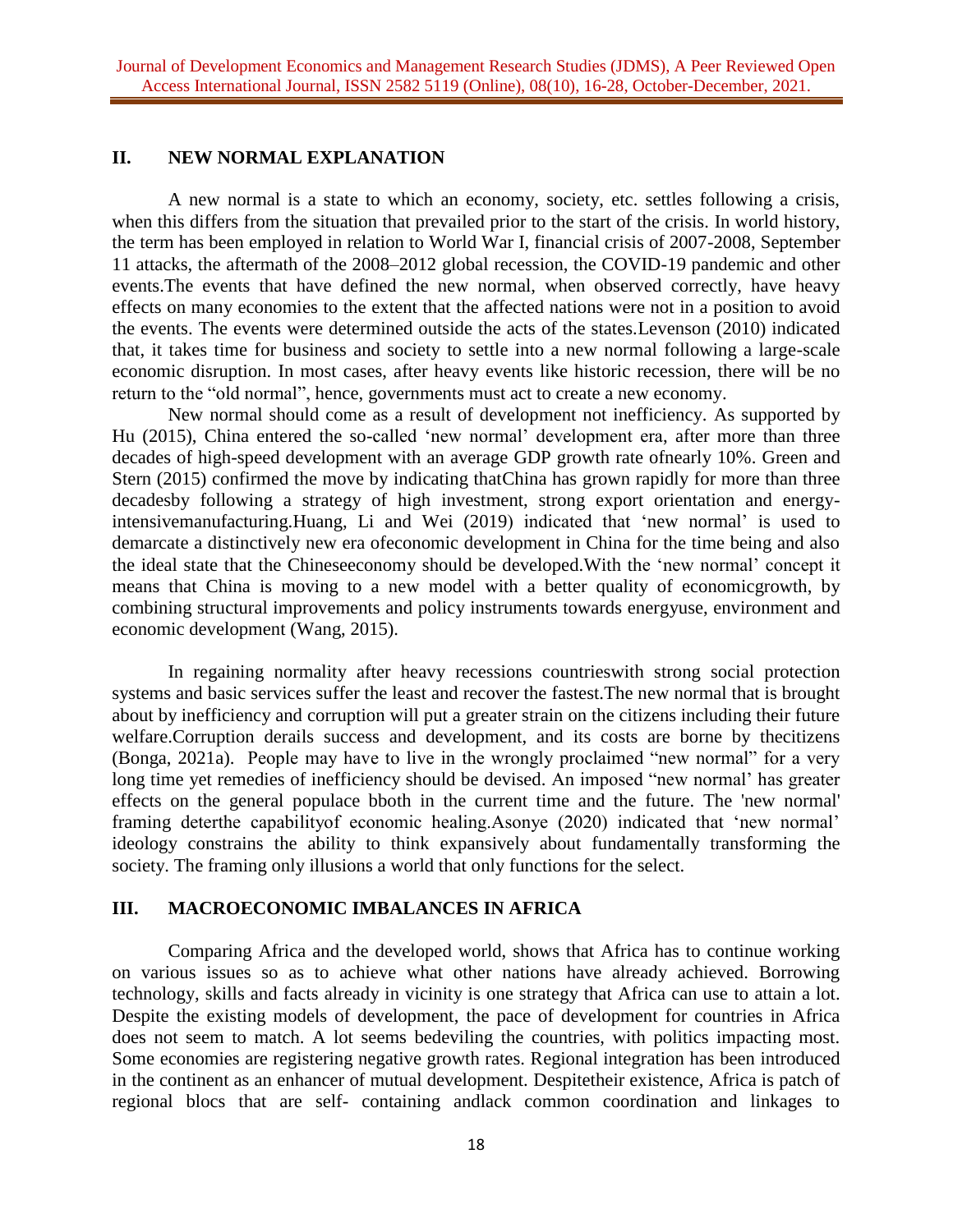synchronise activities, currencies,policies and laws (Mahuni, Taru and Bonga; 2020). Full integration is yet to be adopted where each nation comply to the objectives of integration. Greater analysis shows that, if there were no internaland external challenges to integration, more should by now could have beenachieved from integration (Mahuni*et. al*, 2020).In support Nganje (2015) indicated that most African states are today characterised by weak and dysfunctional institutions, a predicament that is also reflected in the slow progress towards regional integration and continental unity in Africa. Effective regional integration is linked to good governance, which seems lacking in the continent.According to Crocker (2019) governance has a vital regional dimension relating to institutional structures and norms guiding a region's tactic to challenges and aid shaping the political culture. A new normal should never be talked for Africa. There are a lot of macroeconomic imbalances in many states of Africa, with appropriate solutions not sort or willingly avoided by those benefiting from the perpetual crisis.

#### **Macroeconomic stability is the chief objective of every nation.**

Macroeconomic stability exists when major macroeconomic relationships are in the balance that is are changing positively for the betterment of a nation's welfare. These relationships include among others, inflation, exchange rate, fiscal spending, private consumption, and balance of payments (BoP). It is in the best interest of every nation to have a stable macroenvironment. However, African countries are characterized by too much volatility with persistently high inflation highly emanating from unstable currencies due to massive money supply growth. For instance, in the pre-dollarization period (2009-2018), Zimbabwe suffered the worst hyperinflationary environment for a peacetime country when the rate of inflation breached the million percent milestone. Also, post-dollarization period the country is under siege of high prices with the annual outturn reaching its peak of 837 percent in July 2020 from under 43 percent as of December 2018. Empirical evidence shows that the major driver of prices in both periods was massive money printing by the central bank as it engaged in massive quasi-fiscal spending (Sibanda, 2021).

Generally, liquidity growth (money supply) in the economy should move in tandem with the growth in activity in the real sector. This averts a situation where too much money will be chasing too few goods. The market forces of demand and supply dictate that for equilibrium to be attained when money is too high, prices should adjust upwards. High inflation is dangerous for any economy as it impedes private investment, a critical aggregate for domestic production. It also wipes away individual savings and income thereby causing a knock-on consumer demand and aggregate demand.

Only a handful of African countries are experiencing stable macroenvironments. There is a high prevalence of poverty and inequalities both between and within the African continent and this has been perceived as normal. The longevity of macroeconomic instability in Zimbabwe has caused migrants to stay outside the country more than they initially expected (Bonga, 2020).Africa's economic growth and development are lagging behind its counterparts in Asia and Latin America. Many African countries are rated as democracies despite the existence of autocracy as those in leadership positions alter constitutions where theyhave personal dislikes like presidential term limits. As such, there is too much political violence, tribal conflicts, and wars in places like Somalia and the Democratic Republic of Congo (DRC). A few African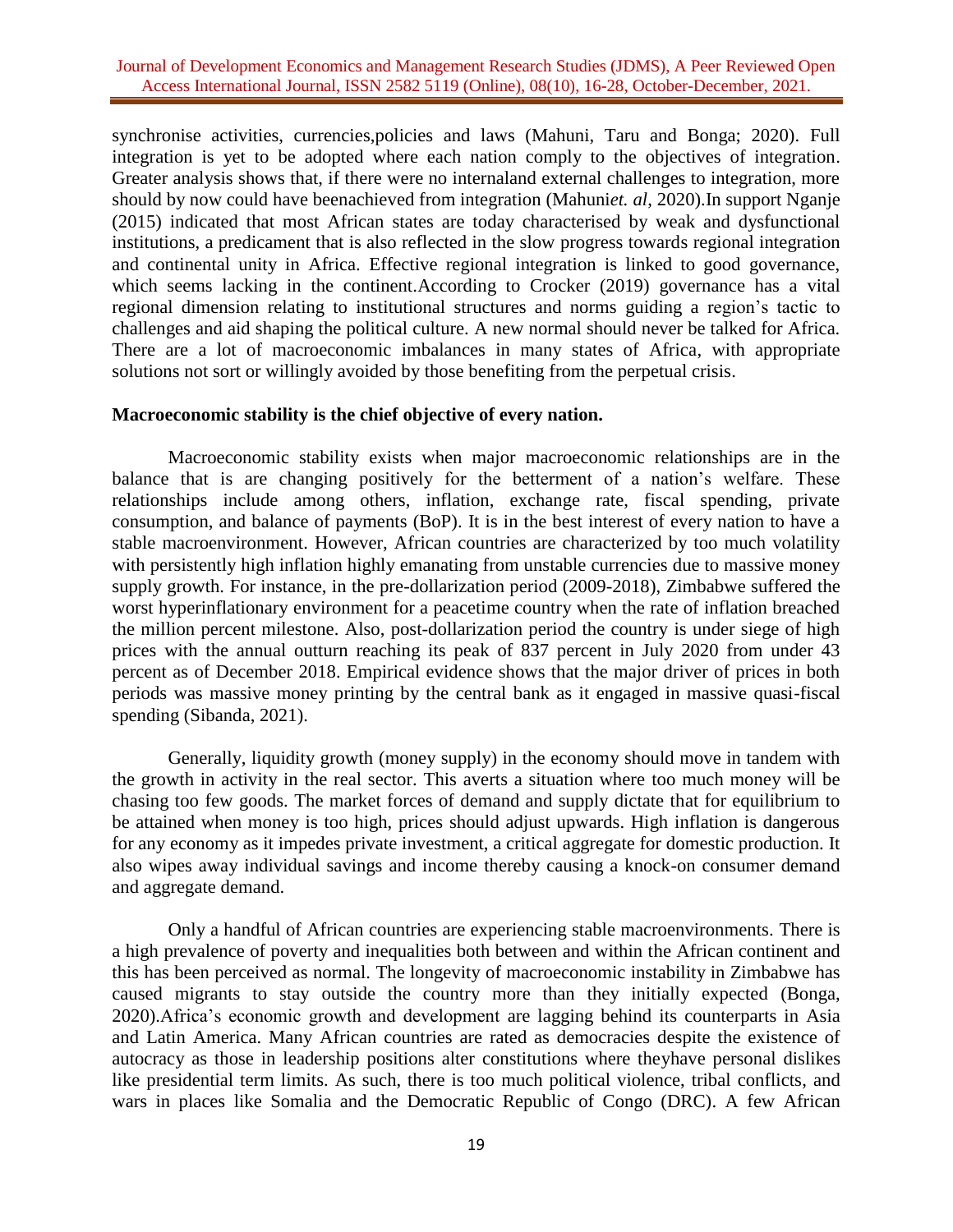leaders such as Ghana's Jerry Rawlings, Zambia's Kenneth Kaunda, or Mozambique's Joachim Chissano accepted and respected term limits and stepped down (Crocker, 2019).Moreso, the continent is under threat of terrorism as many anti-investment headlines are burgeoning. For instance, Nigeria is under siege by Boko Haram terrorist groups engaging in mass killings and displacement of thousands. In the natural gas-rich northern region of Mozambique, terrorists have affected many people and entities. Total Energies, a leading French energy company has suspended its US\$20 billion natural gas project for an indefinite period in April 2021 to protect its employees (Kar-gupta, 2021).

Unstable politics shun away foreign direct investment (FDI) which is essential for economic growth. Developing countries lack deep financial markets hence have limited credit lines to support domestic production. By *defacto*, FDI is essential in these economies to augment their minimal domestic investments. As noted by Thornton (1991), financial repression is impeding development in developing nations. Financial repression may come in the form of controlled interest rates, control of capital inflows, and directed lending, among others.

Since political instability is causing low FDI inflows in Africa, many member countries have resorted to borrowing both domestically and externally. The continent has amassed excessive debt from international financial institutions (IFIs) like the International Monetary Fund (IMF), the World Bank, and African Development Bank (AfDB). China has also emerged as the major bilateral lender for the continent. Debt is good when used for productive purposes like investing in long-term infrastructure projects with the potential to generate income over time. However, most of the accumulated debt in Africa has been used to fund current consumption while some portion has been misappropriated thanks to public corruption.

Domestically, thanks to limited fiscal space, governments are also heavily competing with companies for funds. Too much domestic borrowing by the central government crowdsout private investment (Mankiw, 2000). Most advanced and emerging countries enjoying rising incomes have one thing in common: private-sector-led economies. In most developing nations, the government substantially controls economic activity. Nevertheless, there is resounding consensus among development economists that the 'visible hand' is inefficient in distributing resources. This is the chief reason why Bretton Woods institutions were greatly engaged in structural adjustment initiatives for developing nations in the 1990s. In support Mahuni *et. al*(2020) indicated that Bretton Woods institutionshave prescribed several strategies to African nation- states.

The continent has also a high prevalence of public corruption when compared to other continents using Transparency International's Corruption Perception Index. Embezzlement and grand corruption comes from networks of big people in the society, and these aremore damaging to economic development and resource allocation (Bonga, 2021a).During President Zuma Administration in South Africa, the country faced a massive corruption scandal in what was termed the Gupta family 'state capture'. The period experienced massive economic stagnation, high youth unemployment and the currency (the Rand) performed dismally against other major currencies. In the top oil producer, Nigeria, corruption saw oil money misappropriated and poverty rates widening (Donwa&Mgbame, 2015), the same for Zimbabwe where at some point, about US\$15 billion diamond revenue was reportedly misused (Herald, 2016). The continent is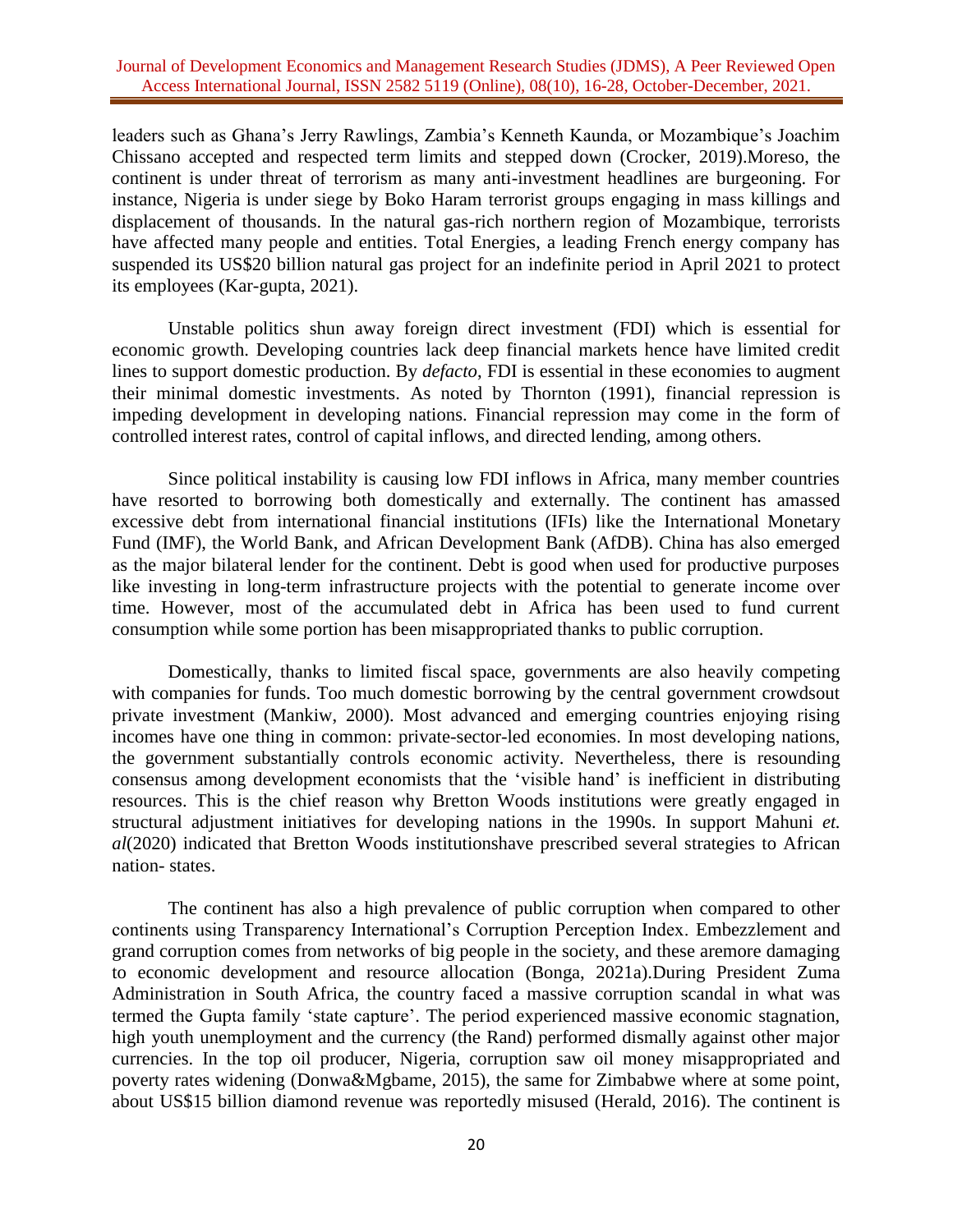rich in widely sort minerals such as Platinum Group Minerals (PGMs) and gold but it is lagging in terms of economic development and growth as revenues are looted. It is estimated that public corruption, which has become a 'new normal' is costing Africa billions of dollars in foregone output annually. Some recorded scandals in Africa include; Cashgate scandal in Malawi 2012, Salary gate scandal in Zimbabwe 2013-2014, Tegeta Escrow Account scandal in Tanzania 2014, Luanda Leaks involving Dos Santos the president of Angola during his tenure, National Petroleum Fund (NPF) scandal in Botswana 2016-2017, Gecamines Scandal in DRC, Lesotho Water Project Corruption in 1999, Biscuit Gate Scandal in Mauritius, Disability Grants Scandal in Swaziland, and Fishrot Scandal in Namibia, among other recorded and unrecorded scandals.

#### **Poverty levels and income distribution**

As a result of persistent macroeconomic imbalances, poverty has been taken as normal in the African continent. Africa is lagging behind, stuck atthe bottom in a cesspool of poverty, and the factors exacerbating poverty in Africa are intricately interwoven (Mahuni *et. al*, 2020).Sub-Saharan Africa has both the highest rates of children living in extreme poverty at just under 50 percent and the largest share of the world's extremely poor children, at just over 50 percent (Unicef, 2016). The outbreak of the contagious COVID-19 pandemic has exacerbated the situation. When the pandemic struck the globe in early 2020, the only way to minimize its spread was to control human behavior. For the first time in decades, companies were forced to close as majorly people were ordered to stay at home. Because of lack of activity and financial distress, millions of workers were furloughed. In Africa, few countries were able to cushion their population because of constrained financial resources. This is increasing poverty levels and an estimated 23 million people are estimated to plunge into poverty (World Bank, 2020). In the developed world, however, governments injected trillions of dollars supporting businesses as well as vulnerable populations.

Since the initial conditions were different, Africa is expected to recover from the COVID-19 induced socio-economic crisisat a slower rate than the rest of the world (IMF, 2021). The expansionary policies which were instituted in the fight against the pandemic are causing fears of a serious wave of inflation to the detriment of mostly the poor (*ibid*, 2021). A high price level reduces real purchasing power. No meaningful policies outside initiatives of Non-Governmental Organizations (NGOs) have been implemented by the continent to address poverty prevalence as poverty is now being perceived as normal. A renowned social economist, Amartya Sen, posited that low poverty levels positively and significantly affect economic development (Sen, 1987). So, the world should not become accustomed to poverty but work towards correcting this unprogressive normal by disrupting the vicious cycle of poverty and improve the welfare for all.

The quality and inclusiveness of growth are of increasing concern. In many countries,notably resource-rich countries, income and wealth are unequally shared, and strongeraverage income growth does not necessarily reduce poverty (AfDB Market Brief, 2011). Africa is the second mostinequitable region in the world.Resource distribution in neopatrimonial systems is always motivated by the patron's incentive to ensure incumbency (Bonga, 2021). In 2010, six out of the 10 most unequal countries worldwidewere in Sub-Saharan Africa, particularly Southern Africa (*ibid*, 2011). The highest rates of poverty can beobserved among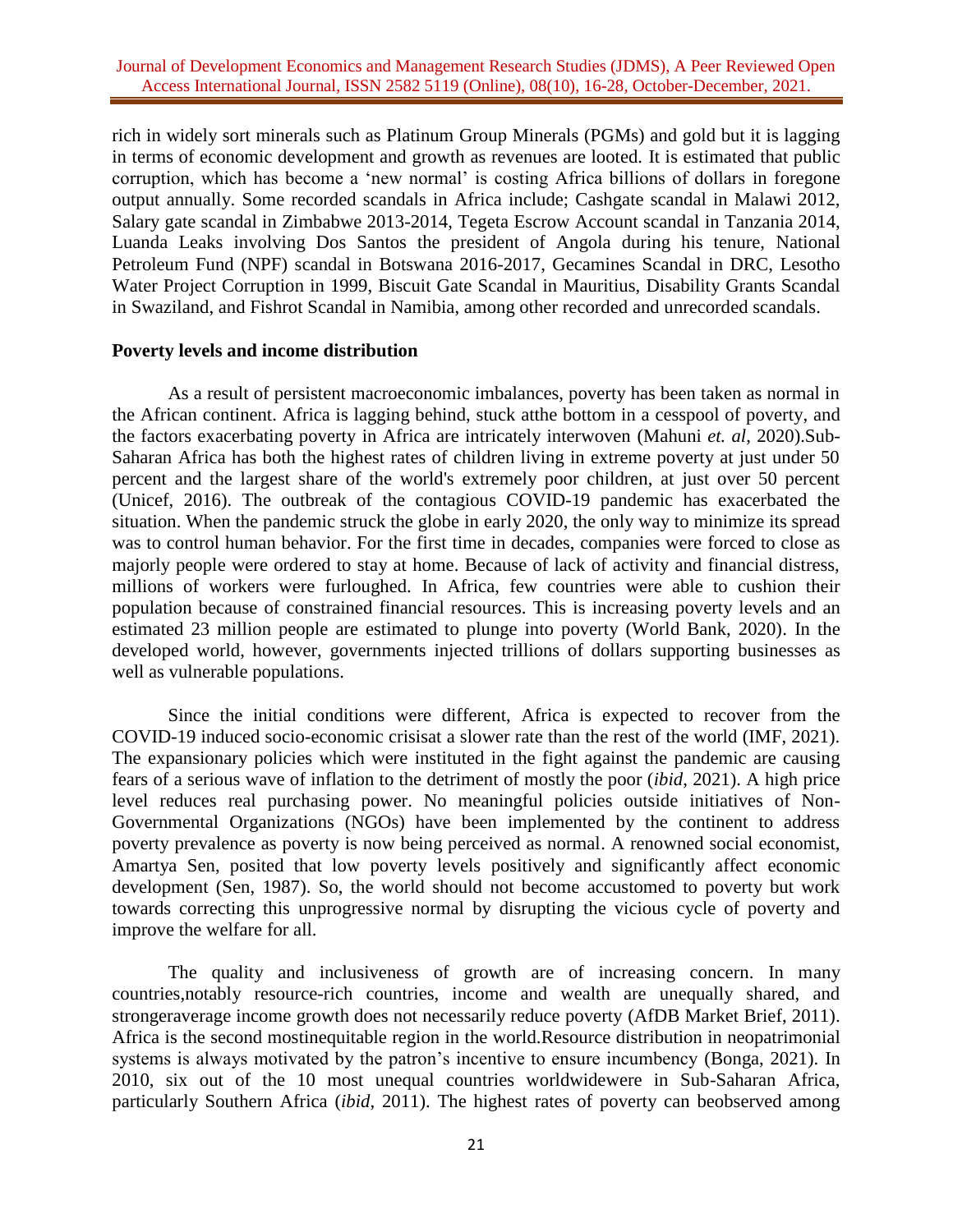young women and youth living in rural areas. Young Africans constitute themajority of the poor. On average 72% of the youth population in Africa lives with less thanUS\$2 per day (Africa Economic Outlook, 2011). The incidence of poverty among young people in Nigeria, Ethiopia, Uganda,Zambia, and Burundi is over 80% (ADI 2008/2009, World Bank).

## **Unemployment rates**

It is generally normal for Africa to have a high rate of resource unemployment. The direction of the economy is dictated mainly by politics at the expense of basic economic principles. For the sake of political correctness, many governments are engaging in populist policies which are laser-focused on recurrent consumption and less on addressing domestic production and productivity. The continent brags of high inflows of remittances.The flow of remittances has traditionally been an important contributorto African economies(Chitiyo and Kibble, 2014). However, high remittances are an indication of an exodus of human capital in search of greener pastures abroad. Migration comes with both costs and benefits to the nation (Bonga, 2020). For perspective, thousands of Zimbabweans migrated to Europe fleeing high unemployment as many companies were closed during the hyperinflation of 2008 (Moyo, 2019).

In the last decade, the majority of youth in Africa do not have stable economic opportunities. There are approximately 420 million youth aged 15-35, of these one third, are unemployed and discouraged, another third are vulnerably employed and only one in six is in wage employment (AfDB, 2016). The youth face roughly doubles the unemployment rate of adults, with significant differences by country. The problem is not just unemployment but underemployment, which peaks at just over half of youth in the labor force in low-income countries (*ibid*, 2016). No meaningful development will be achieved in Africa when strong form of neopatrimonialism exist (Bonga, 2021).It is morally wrong to take the high unemployment rate as a benchmark or standard. Governments should implement market-oriented prudent policies to create room for maximum use of factors of production.

#### **Infrastructure deficits**

Infrastructure is the engine for economic growth and development as it supports the value chain and aids the distribution of goods and services within and between countries.Growth and developmentcan only be achieved with the availability of economic andsocial infrastructure (Bonga and Sithole, 2020).However, the state of infrastructure in many African countries is rated as miserable.Due to massive infrastructure gaps, Africa lags behind other continents on urbanisation and industrialization (Mahuni*et. al*, 2020).Because of infrastructure deficits in Africa, Bonga (2021) indicated that economic performance for thecontinent remains dismal and prospects for future are bleak.Most of the rural areas have no connected proper road network while in the urban areas, many have no access to clean water. When undertaking a cost-benefit analysis for investing in a particular country, infrastructure comes at the center stage. Empirical evidence shows that those countries with better infrastructure networks tend to receive more FDI and grow at a faster rate than those with dilapidated or lacking vibrant infrastructure (Canning, 1999; Demetriades&Mamuneas, 2000; Esfahani&Ramires, 2003 and Canning &Pedroni, 2008).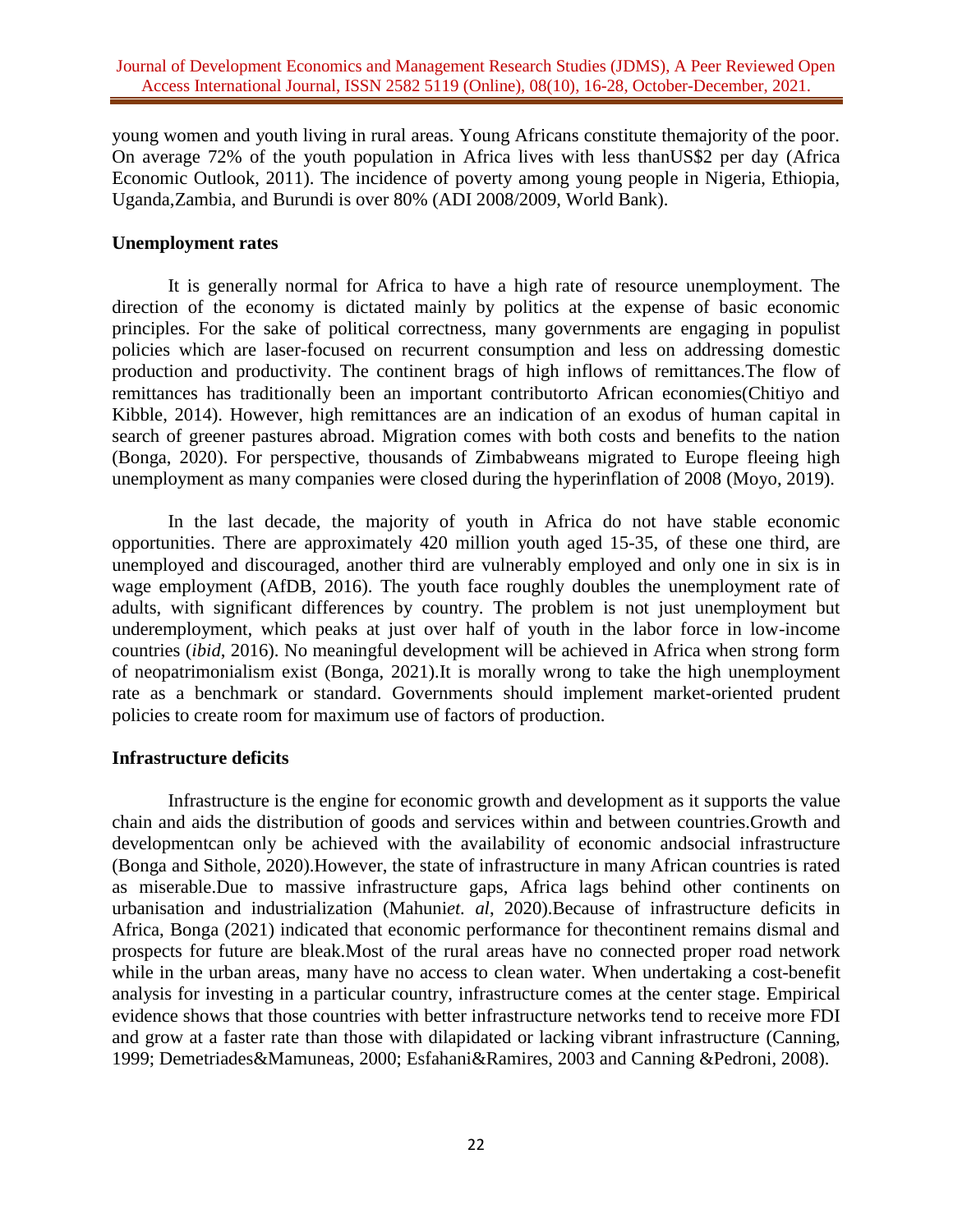However, walking a long distance to fetch water or access a school building has been normalized in Africa. Some member states have the most sort after tourist destinations with the potential to inject billions of dollars annually but are not fully benefitting because of lack of proper infrastructures like airports and roads. With poor roads, it takes more time for factors of production like labor to arrive at production units thus reducing productivity and output. Lack of buildings for office space drives rentals thereby increasing the cost of production. In short, poor infrastructure is one of the causes of low output and subsequent high prices in developing nations. It is time now for Africa to disrupt the normal characterized by rampant infrastructure challenges.

### **IV. INSTITUTIONS, NEOPATRIMONIALISM AND CRISIS PERPETUATION**

It has become normal to have weak institutions in Africa. Institutions are constraints that shape the interactions insociety and provide incentives for regularities of behavior (Viola and Senfelde, 2015).Political scientists and economists provide numerous meanings for the institutions concept. Institutions structurebehaviour and promote social order and trust, which in turn facilitate co-operationfor social and economic progress (Nganje, 2015).There exist economic institutions, political institutions and value institutions; with linkage existing between them.The IMFand the World Bank have for the past two decades emphasised institutions' roles in economic development. The istitutions have also tried to improve the developing nations' institutions asa way of stimulating economic development for the nations. Quality of institutions matters most. Four institutions' quality indicators are namely; government stability, corruption, ethnic tensions and socioeconomic conditions (Osman, Alexiou and Tsaliki; 2012).With the help of facts from Ferrini (2012)institutions support economic development through four ways: costs of economic transactions determination, degree of appropriability of return to investment determination, oppression and expropriation determination, and conduciveness of the environment to cooperation and increased social capital.Acemoglu and Robinson (2008) argued that the main determinants of differences in prosperity across countries are differences in economic institutions.Institutions as reviewed by literature have been shown to have played a significant purpose in technological progress facilitation and hence have led theworld into a modern economic regime.

The institutions existing in many African states are not autonomous from politics, hence inefficient in partaking their roles. A study by Akinlo (2016) found that institution has negative impact on economic growth in sub-Saharan Africa. Some institutions have been formed by politicians themselves to disguise their ruthless leadership. There is dominance of neopatrimonialism in Africa, hence policies are biased. Neopatrimonial policies constitute a political strategy by the ruling eliteto secure support for the state by entering into informal alliances with dominant socialforces, albeit at the expense of formal state institutions, which are turned into resourcesto maintain extensive clientelistic networks (Nganje, 2015).In support Acemoglu and Robinson (2008) indicated that economic institutions are collective choices that are the outcome of a political process. The institutions therefore apart from operating progressively they tend to act in the interest of their masters, the ruling elites. Leadership in many African states have developed their own world in which they benefit more at the expense of the citizens.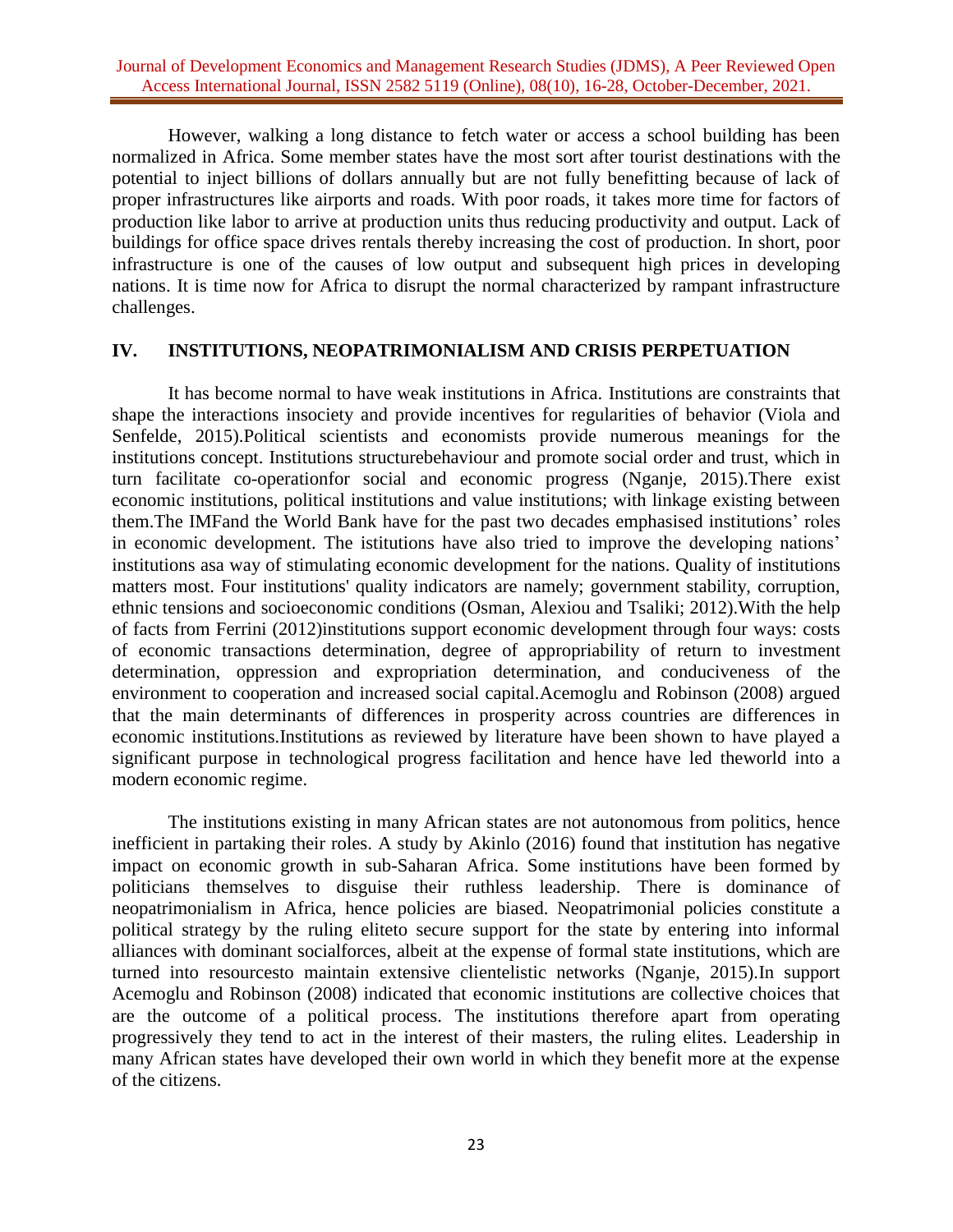The institutions, which are also militarized, are never conducive to economic development. Bonga (2021) stated that institutions are militarized to ensure that they work to the requirements of the political regime.Nganje (2015) narrated that institutional dysfunction reflectsthe prevailing philosophy about political authority, espoused mostly by the old guard ofAfrican leadership, which is a carryover from Africa's colonial past and essentially at oddswith the mechanisms of modern democratic governance. Institutions conducive to economic development reduce the costs of economic activity (Ferrini, 2012).It has been argued thatsuch factors as innovation, economies of scale, education,or capital accumulation are not the causes of growth, butrepresent the growth itself, and that political and economicinstitutions are the fundamental cause of differences ineconomic development (Viola and Senfelde, 2015).

### **V. CONCEPTS TO RECOVER FROM MACROECONOMICS ANOMALIES**

Development of Africa requires greater efforts from Africans. Governance has long been suspected to be a major impediment to African economicdevelopment (Fosu, 2018).The end of colonialism era handed over Africa to the rightful owners, whose efforts to develop Africa is yet to reach highly significant levels. Despite certain imperfections, political institutions in traditional African societies were functional and resilient enough to engender peace, social cohesion and economic development (Nganje, 2015). Modern politics diverted from original agenda to transform Africa on post-colonial era. Politicalwillingness to implement regional programs has been missing (Mahuni, Taru and Bonga; 2020), same as other clean policies.As indicated by Crocker (2019) it is the quality and characteristics of governance that shape the level of peace and stability and the prospects for economic development.The recorded economic success stories for Botswana, Ghana, Mauritius, and South Africa have been brought about by improvement in governance.

Without labelling the macroeconomic bad state found in African countries as "new normals" there are serious reforms only required to re-direct the countries in the right direction.Merely justifying failure as a new normal has no benefit to the ccountries, rather they lead the economies in further economic deeps. Serious reforms are required to revamp the nations; political, economic and social. Bad politics prevail in many states in Africa. Politics have been cited as a major source of problems Africa is facing. There is greater need for political reforms. The political reforms, that does not remove the ruling parties, require a long time to impact economic growth and investment in apositive way even when implementation is done the correct way. Uncertainty is created by any political reform. Zhao *et. al,* (2021) indicated that after political reforms uncertainty is created in the society in thebeginning but when trust of people is restored in political institutions then investors havemore attraction to invest in a favorable environment.

Addressingthe institutional malaise on the continent requires efforts to engender a new generationof African leadership that is not only skilled in the mechanics of modern democraticgovernance but also ethical and transformational (Nganje, 2015).Acemoglu and Robinson (2008) also indicated that solving the problem of development entails reforming these institutions.Commitment is required from authorities with adequate cooperation among stakeholders. Restoring credibility for policy makers is of paramount importance to drive the economies in the right path. It is governance that determines whether there are durable links between the state and the society it purports to govern (Crocker, 2019).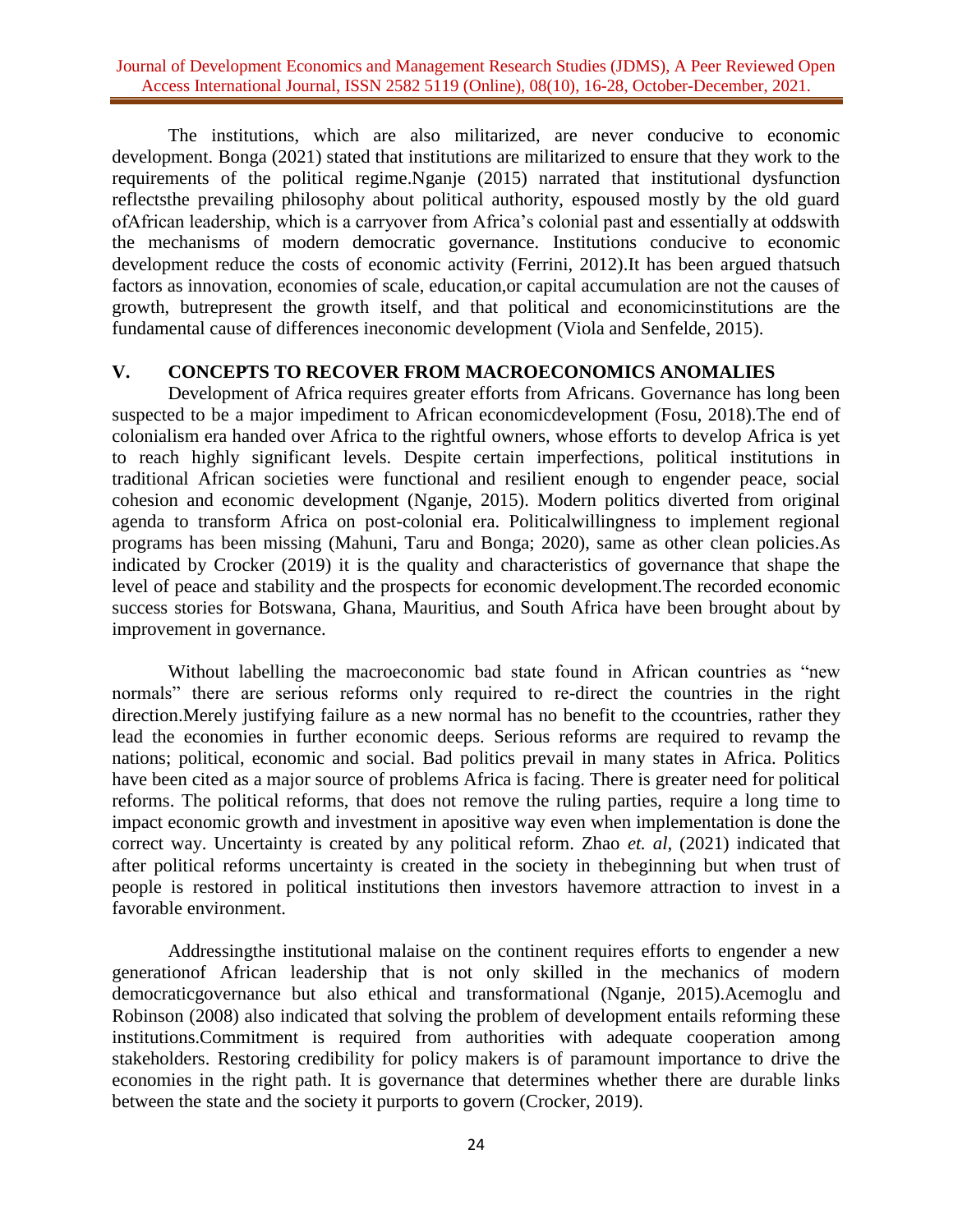Dealing and addressing corruption at all levels will enable African states to progress in terms of development. Rather accepting prevalence of corruption as new normal, there is greater benefit from it being addressed. Grand corruption has greater effects to the economy while petty corruption if left uncontrolled graduates to serious societal problems impacting development as well. If corruption is not controlled, it becomes so prevalence to become a common practice anddistorts the correct culture and replace it (Bonga, 2021a). Political will is necessary to deal with corruption. Anti-corruption institutions have been set in many African nations to deal with corruption, but however, due to the fact that like other institutions they are not independent from politics they have failed to be effective to address grand corruption in the economies. Rather, they have been dealing with corruption selectively as to the will of the politicians and in many cases concentrate on petty issues. Once corruption is addressed the economies will gain development and momentum. Investment climate requires corruption not to be rampant.

African states, just like other states in the world do engage in policy making to guide the running of their countries. Stakeholder participation in decision making is of paramount importance as it gives everyone a sense of belong. Policies that are made through stakeholder engagement are usually supported and have a low risk of failure. Decision making in autocratic governments usually lack cconsultation and engagement, hence usually risk losing public support and hence they fail. neopatrimonial states consult their isolate group mainly, hence state capture has biased policies towards the elites. For African states to progress in development, they need to promote stakeholder engagement in decisions that affect human lives and their environment.

## **VI. CONCLUSION**

African states have been observed through time, of issues of bad governance that have created a new environment. The results of bad governance have been defended by the authors of such ruling styles and presented as most attainable state of the respective states. States of Africa have been characterized by unfavourable macroeconomic and ssocio-economic environments. Development indicators have shown failure in development, worse in comparison with other states from outside the continent Africa. The gospel of "new normal" has been over preached in Africa to define the unfavourable situation as the best attainable. The gospel is seen coming from the ruling elites and their associates to comfort the general populace who are struggling to survive in the harsh conditions. There is high levels of poverty, high levels of unemployment, unfair income distribution, among other unfavorable conditions in the states. Surely with such statistics, the word normal should never be associated with such. The use of the word "new normal" is abused by way of justifying failure in the continent.

The study makes it clear that the way normal is defined in Africa is not correct. The economic and social conditions prevailing in Africa is a result of bad policies, and hence can be corrected to attain better levels of development. The study suggested some ways that can be followed to bring about development and growth in the economies. Empowering institutions, political reforms, stakeholder engagement, integration, among other ways assist in directing African economies in the right path of development. The study recommends proper policy planning, increased commitment to policy success, increased engagement with the private sector, and increasedengagement with the rest of the world. A new normal should not come as a result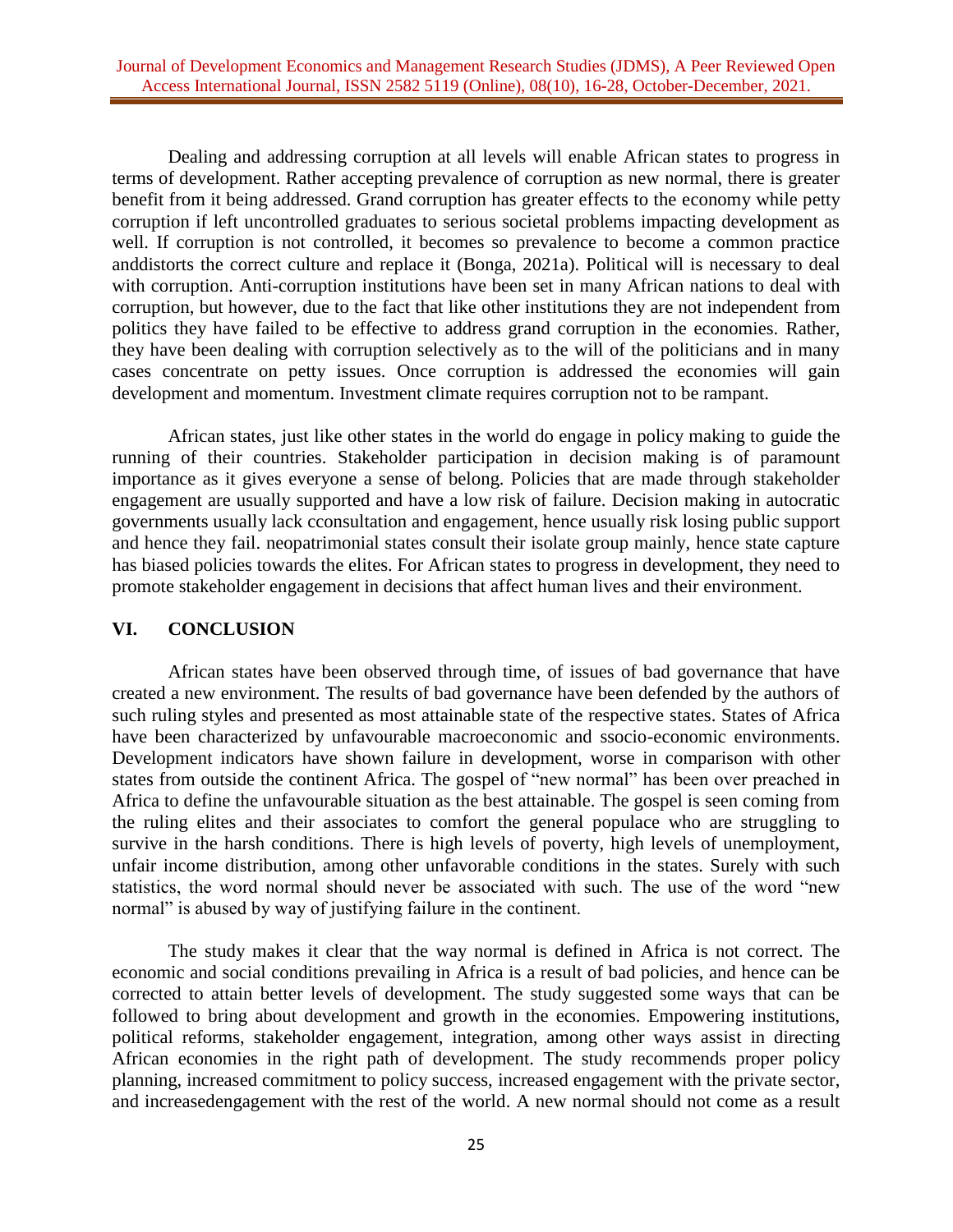of failure or as a result of bad governance. Formally, the trigger for a 'newnormal' is characterised by breaks in critical indicators which suggest a new pattern of behaviour inresponse to an event (Amstad, Remolona, andShek, 2017).

In conclusion, the overuse and misuse of the phrase "new normal" by the media, politicians and other institutions in Africa, while describing atypical situations or behaviors, have turned it into a cliché. The economies despite settling on unfavourable outcomes, have great chances of driving their economies into rightful development paths through implementation of effective policies. Genuine reforms are an essential, consultative policies are a necessity, stakeholder engagement is highly encouraged, increased cooperation regionally and internationally is highly emphasized, strengthening economic, value and political institutions critical and political willingness is a must, among other measures. Without correcting the current mistakes in running the states, there should not be any mentioning of the 'new normal' in African states.

# **References**

- 1. Acemoglu, D and Robinson, J. (2008). The Role of Institutions in Growth and Development. Commission on Growth and Development Working Paper No. 10. World Bank, Washington, DC.
- 2. AfDB Market Brief. (2011). "The Middle of the Pyramid: Dynamics of the Middle Class inAfrica", The Chief Economist Complex. African Development Bank.
- 3. African Development Bank. (2016). Jobs for Youth in Africa: Catalyzing Youth Opportunityacross Africa. Available at: [www.afdb.org](http://www.afdb.org/)
- 4. Akinlo, T. (2016). Institution and Economic Growth in Sub-Saharan Africa (1986–2013). Emerging Economy Studies. 2(2):170-180.
- 5. Amstad, M., Remolona, E., andShek, J. (2016). How do Global Investors DifferentiateBetween SovereignRisks? The New Normal Versus the Old. Journal of International Money and Finance, 66, 32-48.
- 6. Asonye, Chime (2020). "There's Nothing New About the 'New Normal'. Here's why." World Economic Forum. [https://www.weforum.org/agenda/2020/06/theres-nothing-new](https://www.weforum.org/agenda/2020/06/theres-nothing-new-about-this-new-normal-heres-why/)[about-this-new-normal-heres-why/](https://www.weforum.org/agenda/2020/06/theres-nothing-new-about-this-new-normal-heres-why/) .
- 7. Bonga, W.G andSithole, R. (2020). Problematic Infrastructure Factors Affecting Development in the 21<sup>st</sup> Century for Zimbabwe. World Journal of Economics andFinance, 6(1): 140-149.
- 8. Bonga, W.G. (2020). Exploring the Level of Diaspora Remittances Flows in Zimbabwe. Global Scientific Journals, Volume 8, Issue 11, pp. 1525-1531.
- 9. Bonga, W.G. (2021). Exploring the Impact of Neopatrimonialism Dominance in Africa. Dynamic Research Journals' Journal of Economics & Finance, Vol. 6(1), pp. 17-23.
- 10. Bonga, W.G. (2021a). Corruption Prevalence in SADC Regional Bloc. Quest Journals' Journal of Research in Humanities and Social Science, Vol. 9(1), pp: 08-16.
- 11. Canning, D. (1999), "The Contribution of Infrastructure to Aggregate Output", World Bank Working PaperNo. 2246.
- 12. Canning, D. and Pedroni, P. (2008), "Infrastructure, Long-run Economic Growth and Causality Tests forCointegrated Panels", Manchester School, 76(5), pp. 504-527.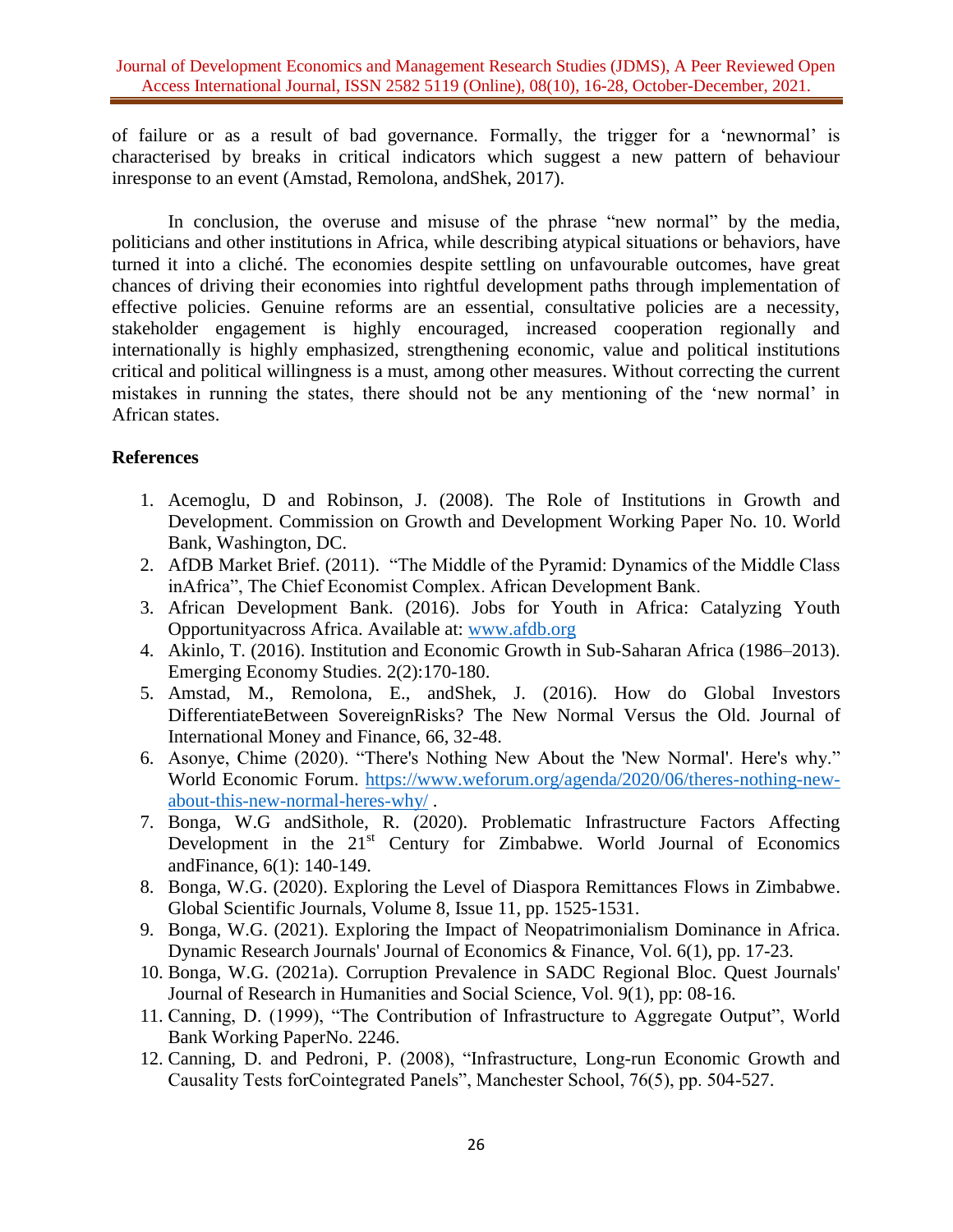- 13. Chitiyo, K and Kibble, S. (2014). Zimbabwe's International Re-engagement: The Long Haul to Recovery.Chatham House Report.
- 14. Crocker, C.A. (2019). African Governance: Challenges and Their Implications. Hoover Institution, Winter Series, Issue 119.
- 15. Demetriades, P.O. and Mamuneas, T.P. (2000), "Intertemporal Output and Employment Effects of PublicInfrastructure Capital: Evidence from 12 OECD Economies", Economic Journal, 110(465), pp. 687–712.
- 16. Donwa, P.A and Mgbame, C.O. (2015).Corruption in the Oil and Gas Industry: Implication for Economic Growth.European Scientific Journal,Vol.11, No.22 .
- 17. Esfahani, H. and M.T. Ramíres (2003), "Institutions, Infrastructure and Economic Growth." Journal of Development Economics 70, pp. 443–477.
- 18. Ferrini, L. (2012). The Importance of Institutions to Economic Development. E-International Relations.
- 19. Fosu, A.K. (2018). Governance and Developmentin Africa: A Review Essay.Working Paper Series N° 298, African Development Bank Group, Abidjan, Côte d'Ivoire.
- 20. Green, F and Stern, N. (2015). China's "New Normal": Structural Change, Better Growth, and Peak Emissions. Policy brief, Journal of the China Development Forum, Grantham Research Institute.
- 21. Hu, A. (2015). Embracing China's "New Normal": Why the Economy is still on Track. Foreign Affairs 94(3):8–12.
- 22. Huang, S.S., Li, S., and Wei, J. (2019). Facing the New Normal: Special Issue on Tourism Economics in China. Tourism Economics2020, Vol. 26(2) 205–210.
- 23. IMF (2021): World Economic Outlook, April 2021
- 24. Kar-gupta, S. (2021).Total Declares Force Majeure on Mozambique LNG After Insurgent Attacks, Reuters 26 April 2021. Available at[:www.reuters.com/world/africa/frances-total](http://www.reuters.com/world/africa/frances-total-declares-force-majeure-mozambique-lng-project-2021-04-26)[declares-force-majeure-mozambique-lng-project-2021-04-26.](http://www.reuters.com/world/africa/frances-total-declares-force-majeure-mozambique-lng-project-2021-04-26) (Accessed: 2 June 2021).
- 25. Levenson, A. (2010). A Long Time Until the Economic New Normal. MITSloan Management Review.
- 26. Mahuni, K., Taru, J and Bonga, W.G. (2020). Africa's Incomplete Cyclesof Development. In, "Africa in the Global Space; v. 1." Peter Lang Publishing, Inc., New York.
- 27. Mankiw, N. (2000). "The Savers-Spenders Theory of Fiscal Policy," American Economic Review, v90, 120-125.
- 28. Moyo, J. (2019). Renewed Exodus of Zimbabweans Amid Economic Woes, The AA, Available at: [www.aa.com.tr/en/africa/renewed-exodus-of-zimbabweans-amid-economic](http://www.aa.com.tr/en/africa/renewed-exodus-of-zimbabweans-amid-economic-woes/1627663)[woes/1627663.](http://www.aa.com.tr/en/africa/renewed-exodus-of-zimbabweans-amid-economic-woes/1627663) (Accessed: 3 July 2021).
- 29. Nganje, F. (2015). Moving Beyond Africa'sCrisis of Institutions.Governance and APRM Programme, Occasional Paper 222, South African Institute of International Affairs.
- 30. Osman, R.H., Alexiou, C and Tsaliki, P. (2012).The Role of Institutions in Economic Development: Evidence from 27 Sub-Saharan African Countries. International Journal of Social Economics, Vol. 39 Iss: 1 pp. 142-160.
- 31. Rice, S.E and Patrick, S. (2008). Index of State Weaknessin the Developing World. Global Economy and Development, The Brookings Institution.
- 32. Sen, A.K. (1987, 1989, 1992, 1996, 1999, 2004, 2009). The Standard of Living: The Tanner Lectures. Cambridge: Cambridge University Press. "Development as Capability Expansion". Journal of Development Planning, 17, pp. 41-58. Inequality re-examined.